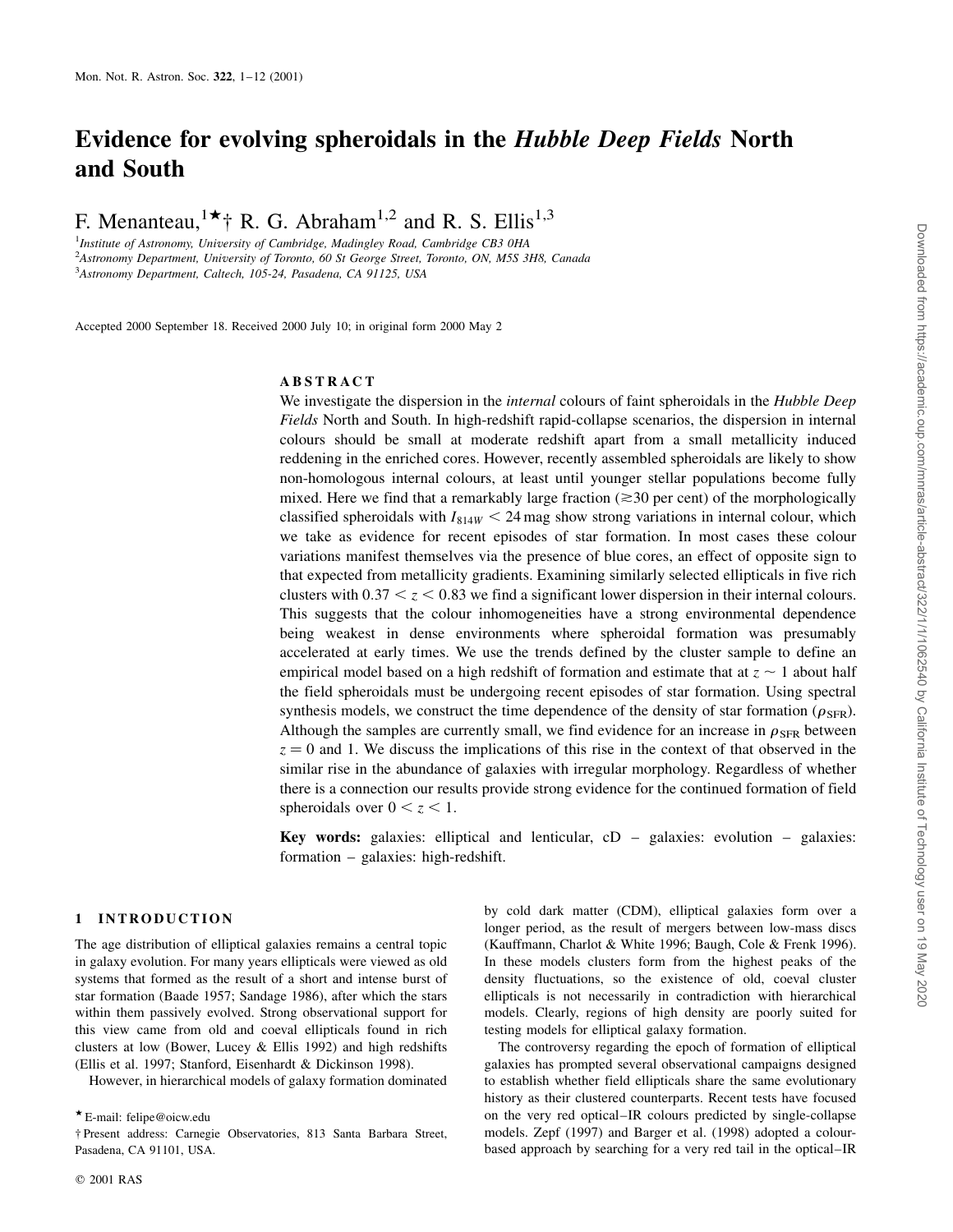# 2 F. Menanteau, R. G. Abraham and R. S. Ellis

colour distribution of faint Hubble Deep Field (HDF) galaxies. Very few sources were found with colours matching those expected for high redshifts of formation. Similarly, Menanteau et al. (1999), using a statistically complete sample of morphologically selected spheroidals from Hubble Space Telescope (HST) archival data, concluded on the basis of optical-infrared colours that field ellipticals cannot have formed the bulk of their stars in a single-burst of formation at a high redshift.

However, an early period of collapse may be rescued if massive systems subsequently suffer minor episodes of star formation rendering the observed colours bluer than the limits explored in the above observational studies. Jiménez et al. (1998) propose a multi-zone model of spheroidal formation that predicts bluer colours over the redshift range explored. This is consistent with recent studies by Abraham et al. (1999) and Kodama, Bower & Bell (1998, hereafter KBB) which found a large fraction ( $\sim$ 30 per cent) of spheroidals have properties which differ from those predicted by single-collapse high-redshift models. More recently Tamura et al. (2000) studied the origin of colour gradients in bright elliptical galaxies in the Northern HDF where they report a similar fraction  $(\sim 30$  per cent) of systems with blue integrated colours. However, they claim that colour gradients are very small and originated by stellar metallicity.

The ability of HST to resolve distant galaxies, and the very deep multi-colour photometry available in the HDFs, opens up new possibilities for probing the internal characteristics of distant galaxies. In this paper we adopt a methodology similar to that used in Abraham et al. (1999), where the spatially resolved colours of galaxies of known redshift in the Northern HDF were used to probe their star formation history. We improve on Abraham et al. (1999) by comparing the internal properties of field spheroidal with their clustered counterparts and by enlarging the sample of early type galaxies by a factor of 6, including the incorporation of high signal-to-noise (S/N) ratio data from the Southern HDF.

A plan for the paper follows. In Section 2 we present the field and cluster spheroidal sample. In Section 3 we introduce the principles of our methodology and discuss our results and their implications for the evolution of spheroidals under a free-model approach. In Section 4 we attempt to model the observed colour dispersions, estimate the corresponding time-scales for the starformation activity and compute the present star fromation rate (SFR) for spheroidals from the HDFs. In Section 5 we summarize our conclusions.

#### 2 FIELD AND CLUSTER SAMPLES

#### 2.1 Spheroidals in the HDFs

The HDFs provide our primary sample of field faint spheroidals. In the present paper sources in the HDF fields are designated using the IAU IDs given in version 2 of the HDF SEXTRACTOR catalogues constructed by the Space Telescope Science Institute. Vega magnitudes are used throughout this paper. HDF galaxies were morphologically classified using both the automated methodology described in Menanteau et al. (1999) [based on both, the central concentration  $(C)$  and asymmetry  $(A)$  parameters from Abraham et al. 1996], as well as using the visual classifications made by one of us (RSE). Visual and automated classification have been shown to agree well in previous studies (e.g. Brinchmann et al. 1998, Menanteau et al. 1999). However, Marleau & Simard (1998) claim that a significant fraction of galaxies visually classified as ellipticals in the van der Bergh et al. (1996) morphological

Table 1. The HST cluster sample.

| Cluster       | Filter 1 | Filter 2 | Z.   |
|---------------|----------|----------|------|
| A370          | F814W    | F555W    | 0.37 |
| $Cl0412 - 65$ | F814W    | F555W    | 0.51 |
| $Cl0016+16$   | F814W    | F555W    | 0.55 |
| $Cl0054 - 27$ | F814W    | F555W    | 0.56 |
| $MS1054 + 03$ | F814W    | F606W    | 0.83 |

catalogue of the HDF were disc-dominated galaxies, although most of these systems are fainter than our selection limits.

A limiting magnitude of  $I_{814} = 24$  mag was adopted, so that information for each galaxy is distributed over a large enough number of pixels to allow us to define meaningful measures of our model-independent estimator that we will describe in Section 3. We augment the spectroscopic redshifts in our sample using photometric redshift estimates kindly provided by S. Gwyn (Gwyn 1999). Photometric redshifts play a particularly important role in the Southern HDF field, where the published spectroscopic data is presently rather limited. Our final sample consists of 79 spheroidal galaxies, 24 of which have spectroscopic redshifts and 55 of which have photometric redshifts.

#### 2.2 Cluster spheroidals

In order to compare field and cluster samples directly, we selected a sample of high-redshift cluster ellipticals observed in two passbands with the HST Wide Field Planetary Camera 2 (WFPC2) over a similar wavelength baseline to  $V_{606} - I_{814}$  and spanning a redshift range comparable to the one observed for field spheroidals. From the MORPHS collaboration data set (Smail et al. 1997), we selected four rich clusters at  $0.37 < z < 0.56$ . We also used the data from van Dokkum (1999) for the X-ray cluster MS1054+03 at  $z = 0.83$ .

Both studies have published morphological classifications, from which we select spheroidals as objects classified as E and E/S0 (but not S0). In Table 1 we list the properties of the selected clusters. It is important to note that the cluster imaging data is not as deep as the HDF data, and to allow for this our cluster sample is restricted to be brighter than a limiting magnitude of  $I_{814}$  = 22 mag; i.e. two magnitudes brighter than the corresponding HDF field data. We discuss the potential limitations introduced by adopting different cluster and field limiting magnitudes further below. Another difference is that the MORPHS sample was imaged using F555W instead of the F606W filter which defines the V-band in the HDF. We defer a detailed study of its influence on our analysis until the next section.

## 3 MODEL-INDEPENDENT ANALYSIS

#### 3.1 Methodology

In some ways our methodology for examining the internal colours of an individual galaxy can be considered as a generalization of the use of colour-magnitude relations in studying the history of ellipticals in galaxy clusters: the photometric *dispersion* is a powerful probe of variations in star-formation history provided systematic effects are under control (Bower et al. 1992).

Initially we will focus on a largely model-independent approach to the problem of understanding how the internal colours of field ellipticals vary with redshift relative to those of their clustered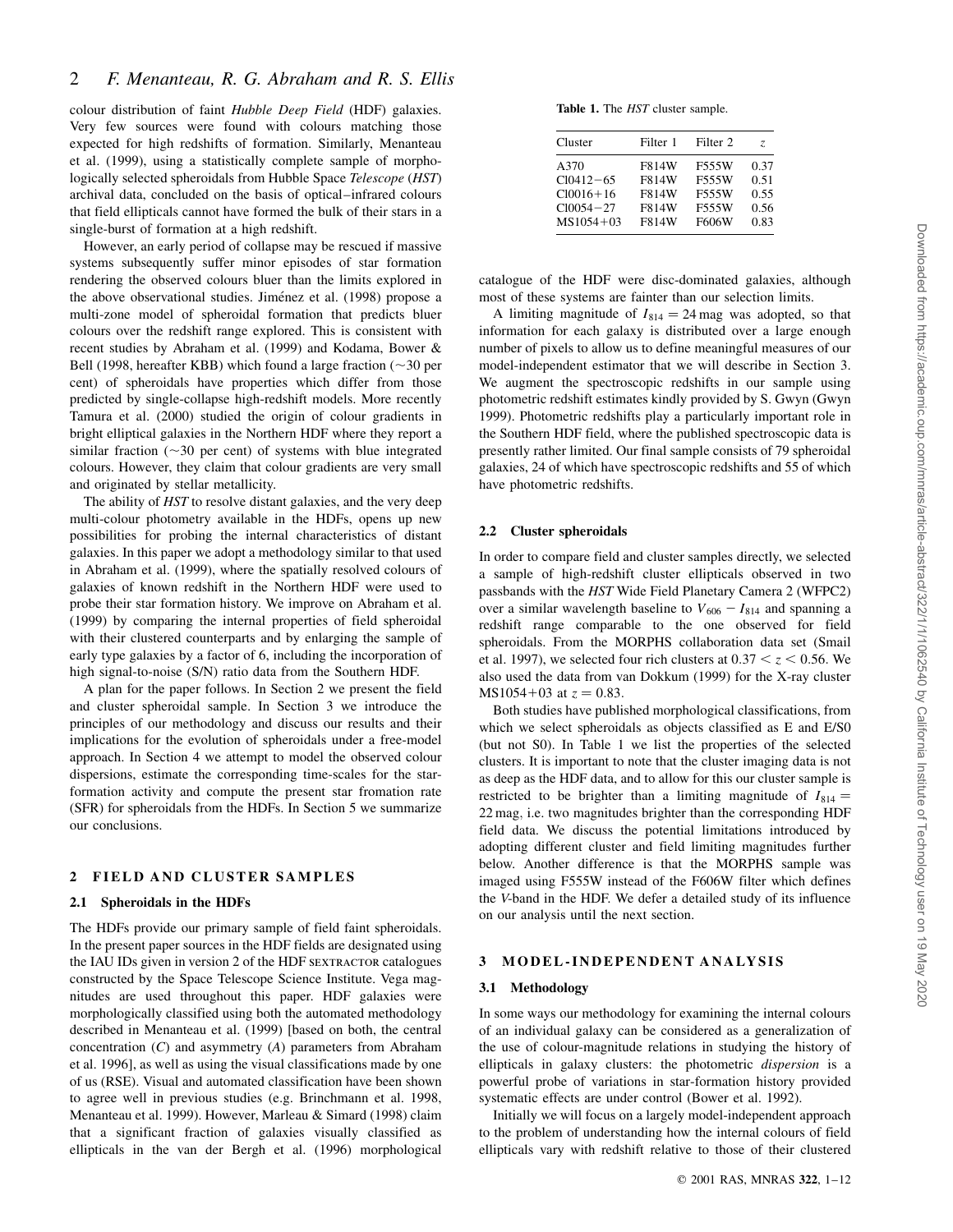counterparts. We will concentrate only on  $I_{814}$  and  $V_{606}$  bands, as the resulting  $V_{606} - I_{814}$  colours have substantially smaller observational errors than the  $B_{450} - V_{606}$  and  $U_{300} - B_{450}$  colours, especially for systems dominated by old stellar populations.

#### 3.1.1 The homogeneity estimator

After registering the Northern HDF images to sub-pixel accuracy, we isolated each galaxy from the background sky by selecting all contiguous pixels within a surface brightness threshold of  $V_{606} = 25.5$  mag arcsec<sup>-2</sup>. We select this limit in order to maximize the S/N ratio per pixel associated with  $V_{606} - I_{814}$ colours.

The distribution of  $V_{606} - I_{814}$  colours for individual pixels in the galaxy is used to calculate a quantity  $\delta(V-I)$  which characterizes the internal homogeneity of a galaxy. A  $\delta(V-I)$ statistic is defined as

$$
\delta(V - I) = 2N \frac{\sum (x_i - \bar{x})^2 S(x_i) \text{SNR}(x_i)}{\sum S(x_i) \text{SNR}(x_i)},
$$
\n(1)

$$
\bar{x} = \frac{\sum x_i S(x_i) \text{SNR}(x_i)}{\sum S(x_i) \text{SNR}(x_i)}\tag{2}
$$

where  $S(x)$  is a selection function for pixels with S/N ratio above a certain threshold (SNR  $> 1.3$ ) such that  $S(x) = 1$  for pixels above and  $S(x) = 0$  for pixel below the threshold. SNR( $x_i$ ) is the S/N ratio for a given pixel colour  $x_i$ , and N is an arbitrary scalefactor. The selection function  $S(x)$  and the weighting according to  $SNR(x)$ address biases arising from noise variations at pixel scales by rejecting low signal pixels and weighting the pixels contribution proportionally to their signal. Fig. 1 shows an example of spheroidals in HDF-North with both high and low  $\delta(V - I)$ .



Figure 1. The methodology of internal colour variations as applied to two HDF-North spheroidals. The upper panel shows an  $I_{814} = 20.48$  mag example with low internal scatter at  $z = 0.77$  whereas the bottom panel illustrates an  $I_{814} = 21.66$  example with a bluer core at  $z = 0.48$ . The pixel-by-pixel colour distributions are shown alongside each case. Coloured dots refer to pixels where the S/N ratio (SNR) is above the adopted threshold.

As mentioned previously, the MORPHS data set was observed with a different filter baseline than that used for the HDF. To quantify the effect of this difference on  $\delta(V-I)$ , we used stellar population synthesis libraries (Bruzual & Charlot 1996, BC96) to calculate the observed colours (in both photometric systems) for two galaxy types: (a) an old single-burst elliptical (formation epoch  $z_F = 5$  and e-folding time  $\tau = 1$  Gyr) and, (b) a starforming elliptical galaxy consisting of a recent burst (100 Myr) centrally superimposed on an old system. In order to emulate the geometrical properties of the modelled galaxies, we use the observed colours at a given redshift to create elliptical galaxies with  $r^{1/4}$  profiles using a customized version of the IRAF package ARTDATA and a fixed physical size with a half-light radius  $r_e =$ 2:5 kpc: For the case of the blue core, we attempt to match the properties of Fig. 1 (lower panel), with a burst that accounts for 15 per cent of the total mass of the galaxy with and a physical size of  $0.1r_e$ .  $\delta(V-I)$  for both photometric systems are shown as a



**Figure 2.** The observed  $\delta(V - I)$  as a function of redshift for modelled galaxies viewed at various redshifts with two photometric colour systems. The  $V_{606} - I_{814}$  (solid lines) and  $V_{555} - I_{814}$  (dashed line) curves are plotted for two cases: a single-burst (`Passive') system corresponding to an epoch of formation  $z_F = 5$  and an 'Active' case which incorporates a 15 per cent by mass burst of star formation centrally superimposed on an old galaxy at the time of observation.



Figure 3. The colour inhomogeneity  $\delta(V - I)$  for real and simulated data sets as a function of their central concentration indicating the level of bias introduced by the wavelength-dependence of the HST point spread function.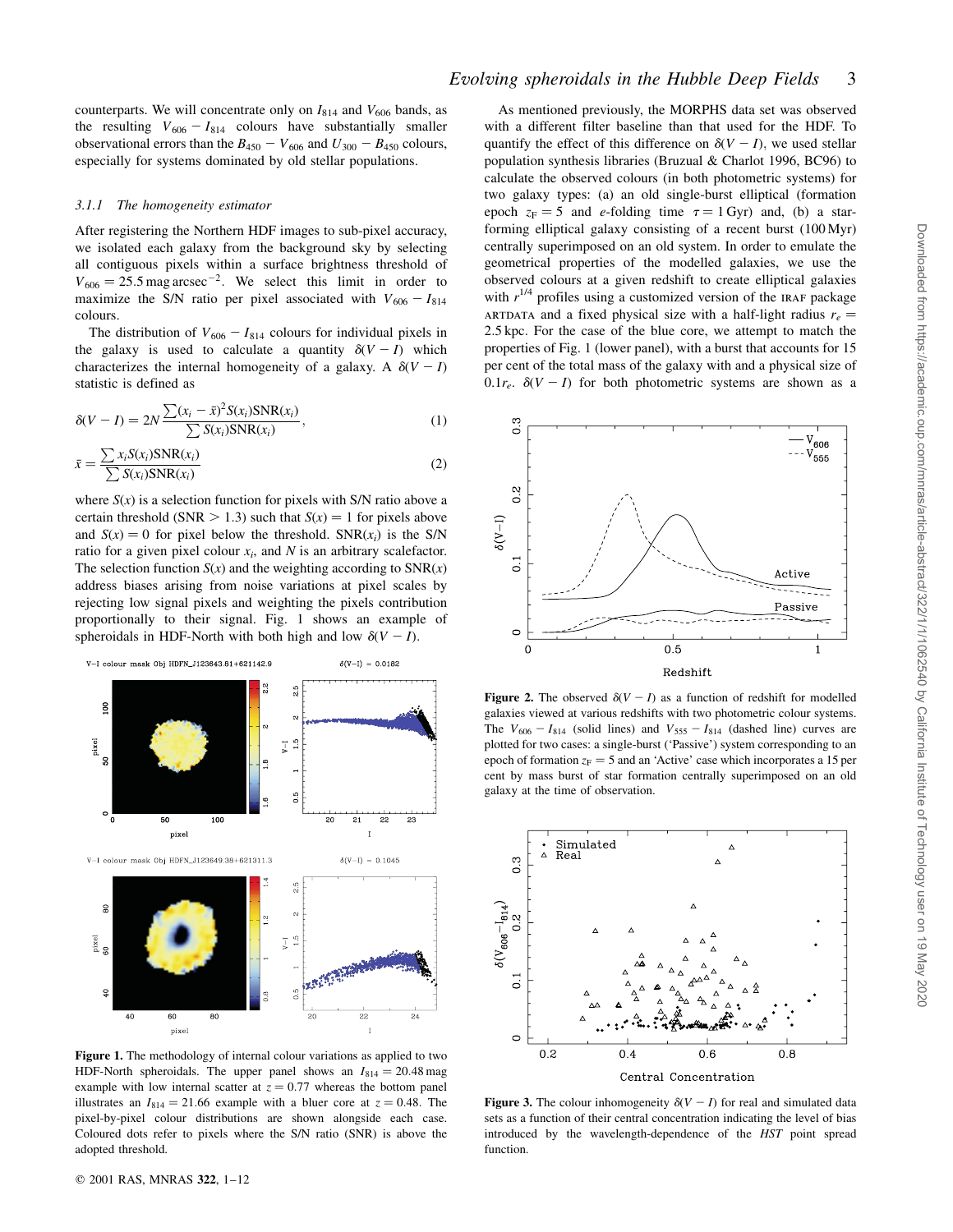function of redshift in Fig. 2. This exercise demonstrates that the substitution of F555W for F606W does not have a major impact on the calculation of  $\delta(V - I)$ . The slightly longer wavelength baseline in the cluster  $\delta(V - I)$  estimates should result in a greater sensitivity to recent activity.

It is important to note that because  $\delta(V - I)$  is based on observed (rather than rest-frame) colours, its sensitivity to star formation is redshift-dependent. Unfortunately, it is not possible to use additional filters to create a rest-frame equivalent since the shorter wavelength HDF data has poorer S/N ratio and the cluster data only consists of two passbands. In order to quantify this restriction, we studied values of  $\delta(V-I)$  obtained for the blue core case modelled in Fig. 2. We placed this modelled galaxy, at the epoch corresponding to its maximum inhomogeneity (representing the most extreme case we will discuss) at various redshifts calculating  $\delta(V - I)$  at each redshift. Fig. 2 shows increased sensitivity to the fixed star formation rate at  $z \sim 0.5$  for F606W and  $z \sim 0.4$  for F555W; otherwise the sensitivity is broadly constant. This increase arises as the  $4000-\text{\AA}$  break in the underlying passive system passes through the F606W and F555W filters and will not seriously compromise our analysis.

#### 3.1.2 The influence of the HST point-spread function

As the HST point-spread function (PSF) varies as a function of wavelength, spurious centrally concentrated inhomogeneities might be expected for sharply peaked profiles such as those encountered in spheroidal galaxies. In order to test this, we performed extensive Monte Carlo simulations using the IRAF package ARTDATA. Artificial galaxy images were created and subsequently analysed using procedures identical to those used to analyse our observed data.

Artificial spheroidal galaxies were synthesized with de Vaucouleurs profiles, using stars from the HDF-North as PSF templates. Simulated images were generated in both  $I_{814}$ and  $V_{606}$  bands. We explored a range of half-light radius  $(r_e)$ from 0.04–0.65 arcsec corresponding to  $\sim$ 0.4–6 kpc ( $H_0 =$ 65 km s<sup>-1</sup> Mpc<sup>-3</sup>,  $q_0 = 0.1$ ), and a range of magnitudes representative of our sample ( $18 < I_{814} < 24$  mag). As the influence of the PSF on the central colours is expected to be a strong function of the `peakiness' of the central portion of the galaxy, we chose to probe the influence of the PSF on both real and simulated galaxies as a function of the central concentration  $(C)$  parameter defined in Abraham et al. (1994).

Fig. 3 shows the result of this exercise. The PSF variations affects the  $\delta(V - I)$  statistic only for the most centrally concentrated (essentially stellar) objects. Over the observed range of C for the real data,  $0.3 \le C \le 0.7$ ,  $\delta(V-I)$  in the simulated data is well below the values recovered from the real observations, and we conclude that this effect will not seriously affect any of the following conclusions.

#### 3.2 Evolution in field spheroidals

Fig. 4 shows  $V_{606} - I_{814}$  colour maps for the 79 spheroidals in our HDF sample sorted in ascending order according to  $I_{814}$ magnitude. Redshift and  $\delta(V - I)$  values are also marked in each case; redshifts in parenthesis refer to photometric estimates. The most striking characteristic of these data is the large proportion with significant internal colour variations. We emphasize that we have not significantly varied the `colour stretch' from panel to panel (as indicated in the colour bar) to exaggerate this result. Adopting, for simplicity, a colour variation of  $\approx 0.2$  mag as indicative of the effect (since this broadly corresponds to a change in visual colour according to our look-up table), it appears that  $\sim$ 40 per cent of the field spheroidals show a detectable degree of inhomogeneity. In most cases where inhomogeneities are seen, these appear to be in the cores. Obviously, the visual inhomogeneities correlate closely with  $\delta(V-I).$ 

In Section 3.3 we will calibrate these inhomogeneities with reference to a corresponding sample of cluster spheroidals, but it is meanwhile interesting to consider whether these internal colour variations correlate with independent constraints. In doing this we will make the assumption that the bluer colours seen are indicative of recent star formation.

#### 3.2.1 Comparison with Kodama et al.

We first compare our  $\delta(V - I)$  estimates with the results of KBB. Those authors used stellar population models and photometric redshifts to construct a rest-frame  $U - V$  versus V colourmagnitude diagram for field spheroidals in the HDF-North. They took the morphologically classified sample of 35 spheroidals with  $K < 20.5$  from Franceschini et al. (1998) of which 29 are in our sample. The six missing cases correspond to two classes of objects: (a) objects that only Franceschini et al. classified as spheroidals, and (b) double detections in the Franceschini et al. (1998) study which we have eliminated. Using spectral synthesis models, KBB concluded that the sample could be described as comprising a red sequence of old passively evolving systems, with an additional component (comprising 30 per cent of the total sample) with bluer optical–infrared colours that lay significantly off the fiducial colour-magnitude relation.

We have divided the Franceschini et al. subsample of our HDF-North spheroidals into `red' and `blue' examples depending on whether their rest-frame colours lie within the red sequence limits defined by KBB. Specifically, we classed as blue all spheroidals whose rest-frame colours have  $U - V < 0.8$ . Fig. 5 compares our  $\delta(V - I)$  with the red/blue classifications demonstrating a strong correlation with the estimated  $U - V$  rest-frame colour from KBB. In all but one case, red KBB spheroidals correspond to low  $\delta(V - I)$  systems in our scheme. We estimate that  $\sim$ 9 out of 29, or  $\sim$ 30 per cent of spheroidals have values of  $\delta(V-I)$  suggesting some degree of star formation activity, a value in excellent agreement with the KBB estimate.

The strong correlation between our model-independent measures of  $\delta(V - I)$  and KBB's estimates of rest-frame  $U - V$  is reassuring evidence that simple spectral synthesis models used to describe spheroidal evolution offers a valid way to quantitatively interpret our results. Armed with this reassurance, in Section 4.2 we will use similar models to attempt to constrain the amount of star-formation contributed by evolving spheroidals as a function of redshift.

#### 3.2.2 Low  $\delta(V-I)$  field spheroidals

Despite the significant fraction of spheroidals showing some degree of colour variation, the majority show homogeneous internal colours, suggesting coeval evolution of their stellar populations. We selected the galaxies with low  $\delta(V - I) \leq 0.04$ and compared their integrated colours against the predictions of a monolithic collapse model. As expected this sample closely tracks the expected colour-redshift relation of a passively evolving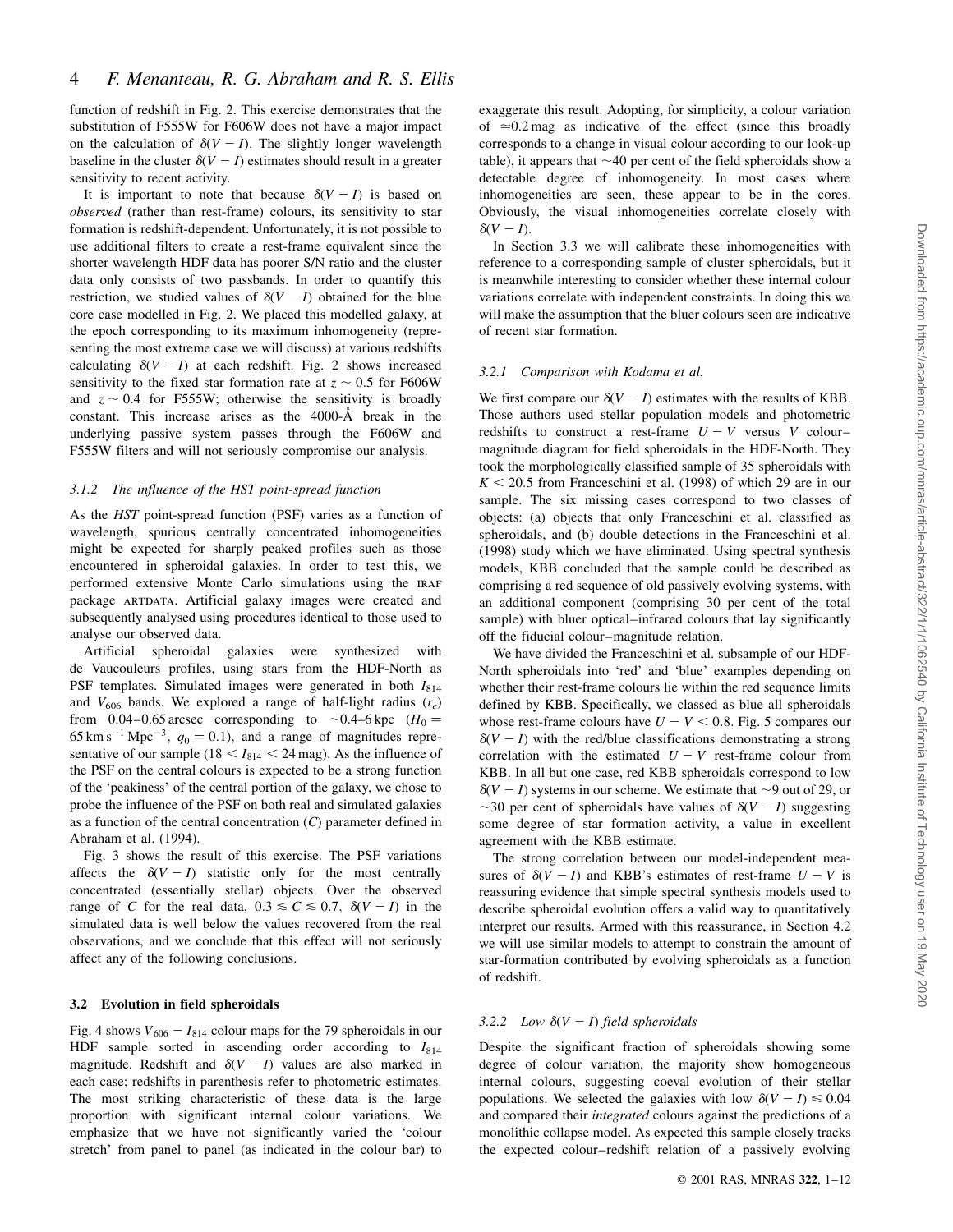(Fig. 6) providing reassurance that  $\delta(V - I)$  is a good statistic from which to differentiate active and passive systems.

An interesting feature is the somewhat larger fraction of homogeneous spheroidals within HDF-North with respect to the HDF-South. Only four spheroidals in the HDF-South show low  $\delta(V - I)$  values compared to 15 spheroidals in the HDF-North. This could be interpreted as evidence for clustering in the HDF-North as suggested by KBB.

## 3.3 Evolution in cluster spheroidals

As we discussed in Section 1, it is now commonly believed that spheroidals in the cores of rich clusters formed the bulk of their stars before  $z \ge 2$  (Bower et al. 1992; Ellis et al. 1997; Governato et al. 1999; Kauffmann et al. 1999). Cluster samples therefore represent suitable benchmarks whose  $\delta(V-I)$  values at a given redshift can be used to provide a model-independent calibration of the internal colour scatter expected from an old stellar population at a given redshift.

As mentioned earlier, our limiting magnitude in the cluster sample was chosen as  $I_{814} = 22$ , considerably brighter than adopted for the deeper HDF images. The morphological classifications were taken from the published articles. In the case of the MORPHS sample there is a cross-check given one of us (RSE) classified both samples. As in the previous section we have calculated  $\delta(V - I)$  for each cluster spheroidal using the prescription given in equation (2). We find a striking absence of internally inhomogeneous systems. In fact, we find no cluster spheroidals with blue cores in any of the five clusters. We then calculate a median  $V_{606} - I_{814}$  value and will take this as representative of the  $\delta(V - I)$  value appropriate for an old spheroidal population over the redshift range  $0.37 < z < 0.83$ (Fig. 7).

The strongest result of this paper is that field spheroidals show substantially greater internal colour dispersions than their clustered counterparts. Since the limiting magnitude of the field sample is two magnitudes brighter than that adopted for the cluster sample, this is most cleanly demonstrated by comparing  $\delta(V - I)$ values on a galaxy-by-galaxy basis in both samples as a function of rest-frame luminosity (Fig. 8). Absolute magnitudes were calculated assuming  $H_0 = 65 \text{ km s}^{-1} \text{ Mpc}^{-1}$ . In the cluster analysis, galaxies smaller than 60 pixels were not considered, as the  $\delta(V - I)$  measurement was determined to be too noisy to be meaningful. Although about 15 per cent of the cluster spheroidals were rejected on this basis, from Fig. 8 we are reassured that we are probing a similar range of  $M_{B450}$  absolute magnitudes.

For the cluster spheroidals we calculated  $M_{B450}$  for each galaxy from its  $I_{814}$  apparent magnitude by applying K-corrections and colour terms based on a high-redshift single-burst model ( $z_F = 5$ ,  $\tau = 1$  Gyr) which, as we have discussed, reproduces the observed colours (Bower et al. 1992; Ellis et al. 1997). For the field spheroidals we computed  $M_{B450}$  using  $B_{450}$  apparent magnitudes, given in version 2 of the HDF SEXTRACTOR catalogues, and a maximum likelihood method describe more fully in Section 4.2. Anticipating this discussion, briefly the method allows us to obtain the most-likely K-correction for each individual pixel within the galaxy. This complication is necessary given the hybrid nature of the spectral energy distribution in the internally inhomogeneous cases.

Clearly, over similar ranges of absolute magnitudes, field spheroidals show markedly larger dispersions in their internal colours than do cluster spheroidals. Although cluster spheroidals have more homogeneous internal colours, there is a trend for  $\delta(V - I)$  to grow as a function of redshift. The trends calculated in Fig. 2 shows that this is not an artifact relating to a greater sensitivity to very small amounts of star formation. Unfortunately the limited depth of the cluster data does not allow us to put more meaningful constraints on the evolution of the cluster population.

## 4 SPECTRAL SYNTHESIS MODELLING OF INTERNAL COLOUR VARIATIONS

Simple comparisons between the internal colour distributions of field and cluster samples allow us to establish, in a modelindependent way, the proportion of active systems as a function of redshift and environment. Given that detailed spectroscopic information is not yet available for the sample, in order to learn more about the relevant timescales for the presumed star formation activity we must now turn to more detailed synthesis models. In this section we will investigate how simple models can be used to place broad constraints on the buildup of mass implied by the internal colour variations reported in this paper.

#### 4.1 A simple evolutionary model for field spheroidals

The blue light in field spheroidals reported in the present paper arises, in the majority of cases, in the central regions. Possible origins include residual star-formation from a recent major merger (Kauffmann 1996), low-level star-formation that is a relic from a high-redshift collapse (Jiménez et al. 1999), cooling flows from hot gas surrounding the central region of the ellipticals, or a bursts of central star-formation possibly related to the inflow of gas arising from a recent minor merger. In this section we aim to place constraints on the star-formation time-scales and masses associated with the activity we claim to observe predominantly in the field population. We do this within the context of a simple model that seeks to reproduce the observed spatially resolved colours of the subset of active ellipticals with prominent blue nuclei.

We assume that an intermediate redshift field spheroidal can be described with a two component model – an old underlying stellar component which formed at high redshift and a secondary younger component (responsible for the central blue light). The integrated colours of both components are estimated using the stellar population synthesis library of BC96. We modelled the old component using a 1 Gyr exponentially declining burst of star formation commencing at a redshift of formation  $z_F = 5$ . We adopt a flat universe with  $\Omega_0 = 0.3$ ,  $\Omega_\Lambda = 0.7$ . The secondary population is modelled via an additional instantaneous burst of star formation presumed to occur close to the epoch of observation. The present modelling is similar to the one described in Section 3.1.1, however here we include the evolution as function of the galaxy age.

In order to mimic the resolved properties of a model galaxy, we create an image of the two galaxy components using a modified version of IRAF MKOBJECTS. For the old component we use a de Vaucouleurs profile with a half-light radius of  $r_e = 2.5$  kpc. For the central blue component we also use a de Vaucouleurs profile, but with an effective radius  $0.1r_e$ . We assume 15 per cent of the galaxy mass is in the young component, and that the total mass is  $M = 1 \times 10^{12}$  M<sub> $\odot$ </sub>. Finally, between  $0 < z < z_{burst}$  we combine the two components by adding up the images using the colours predicted by our spectral synthesis models. For the resulting galaxy we calculate  $\delta(V - I)$  and repeat the procedure four times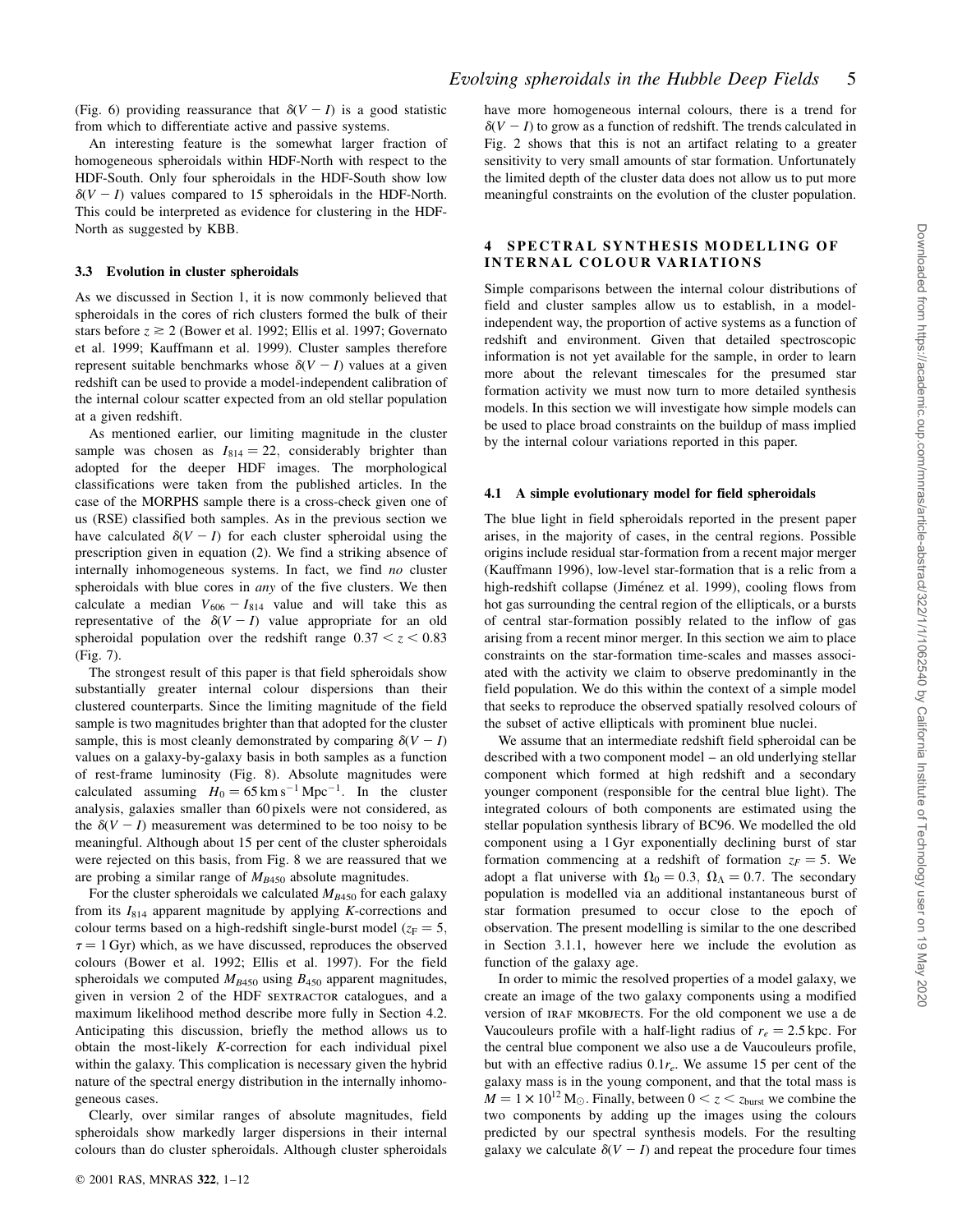

Figure 4. Colour images of 79 HDF field spheroidals keyed to their  $V_{606} - I_{814}$  colours. The integrated  $I_{814}$  mag for each galaxy is shown in each subpanel together with the redshift and  $\delta(V - I)$ . Redshifts in parenthesis indicate photometric estimates. Axes labels correspond to arcsec.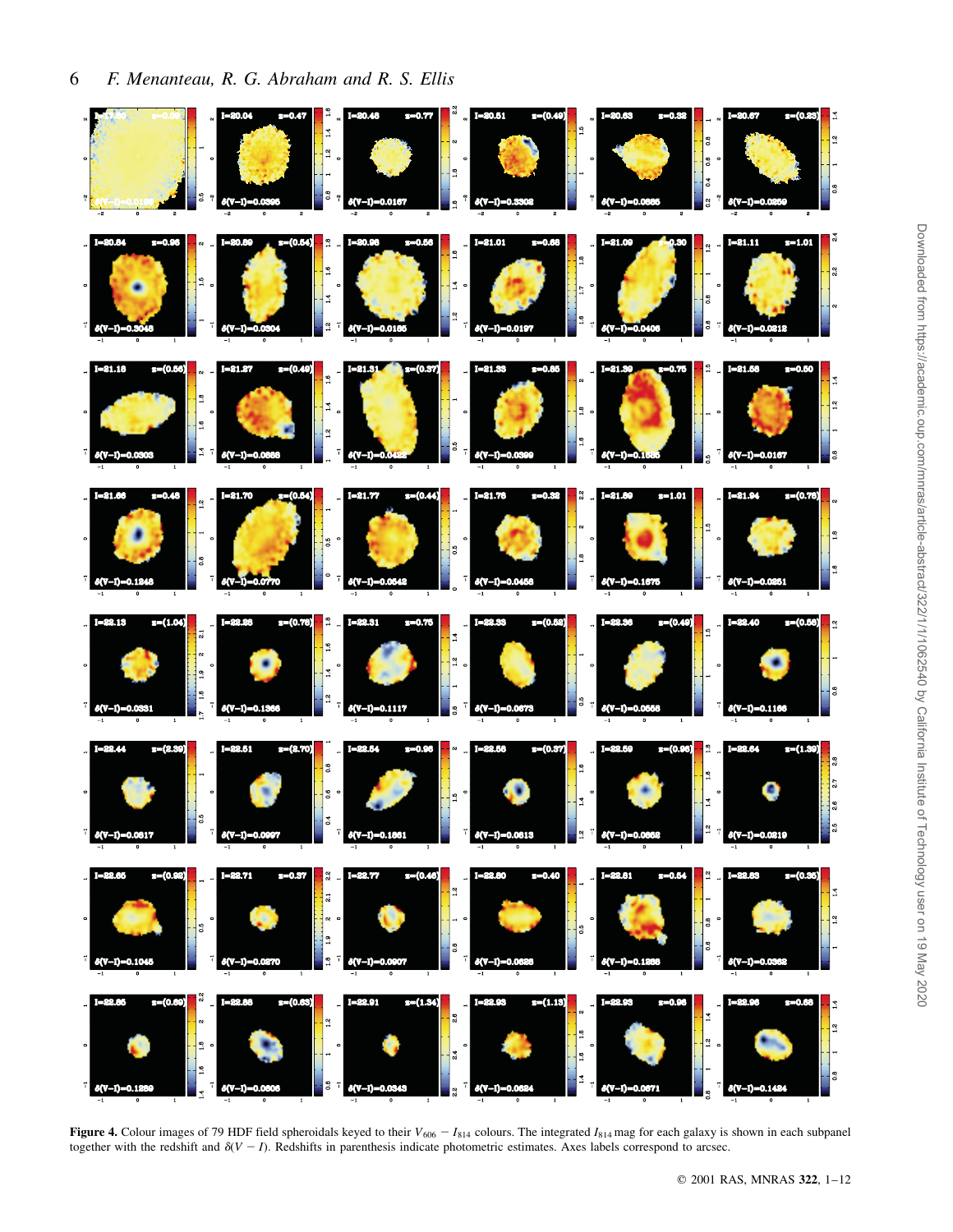



corresponding to 15 per cent (by mass) bursts at redshifts  $z_{\text{burst}} =$ 1:0; 0.8, 0.6 and 0.4.

Fig. 9 shows the result of this exercise, superposed on the observed  $\delta(V - I)$  for the HDF spheroidals. Error bars correspond to  $1\sigma$  estimates obtained by bootstrapping the data as described in Efron & Tibshirani (1986). We conclude that our simple model can successfully reproduce the range of observed  $\delta(V - I)$  as well as the observed increase  $\delta(V-I)$  with redshift. The essential point is that the observed internal colour scatter is not necessarily a relic of the initial elliptical formation event and can quite easily represent a perturbation introduced by a recent episode of star formation (forming only a modest proportion of the total stellar mass) superposed on a pre-existing old population. If this is the case then excursions from the homogeneous colours of the underlying old stellar population are probably brief, lasting about 1 Gyr

after which the galaxy returns to its pre-burst value. Ultimately high-resolution spectra of large sample of spheroidals using Balmer lines will enable us to disentangle the internal clock of star formation for field spheroidals. However from this simple study it seems reasonable to conclude that as many as half the field spheroidal population share this activity by  $z \sim 1$ .

#### 4.2 The star formation history of spheroidals

If our interpretation of Fig. 9 is correct, the question arises as to the extent of this recent activity in terms of the evolution of global star formation and its role for the mass assembly of field spheroidals as predicted in popular hierarchical models. Although the HDF samples are very modest ones on which to base such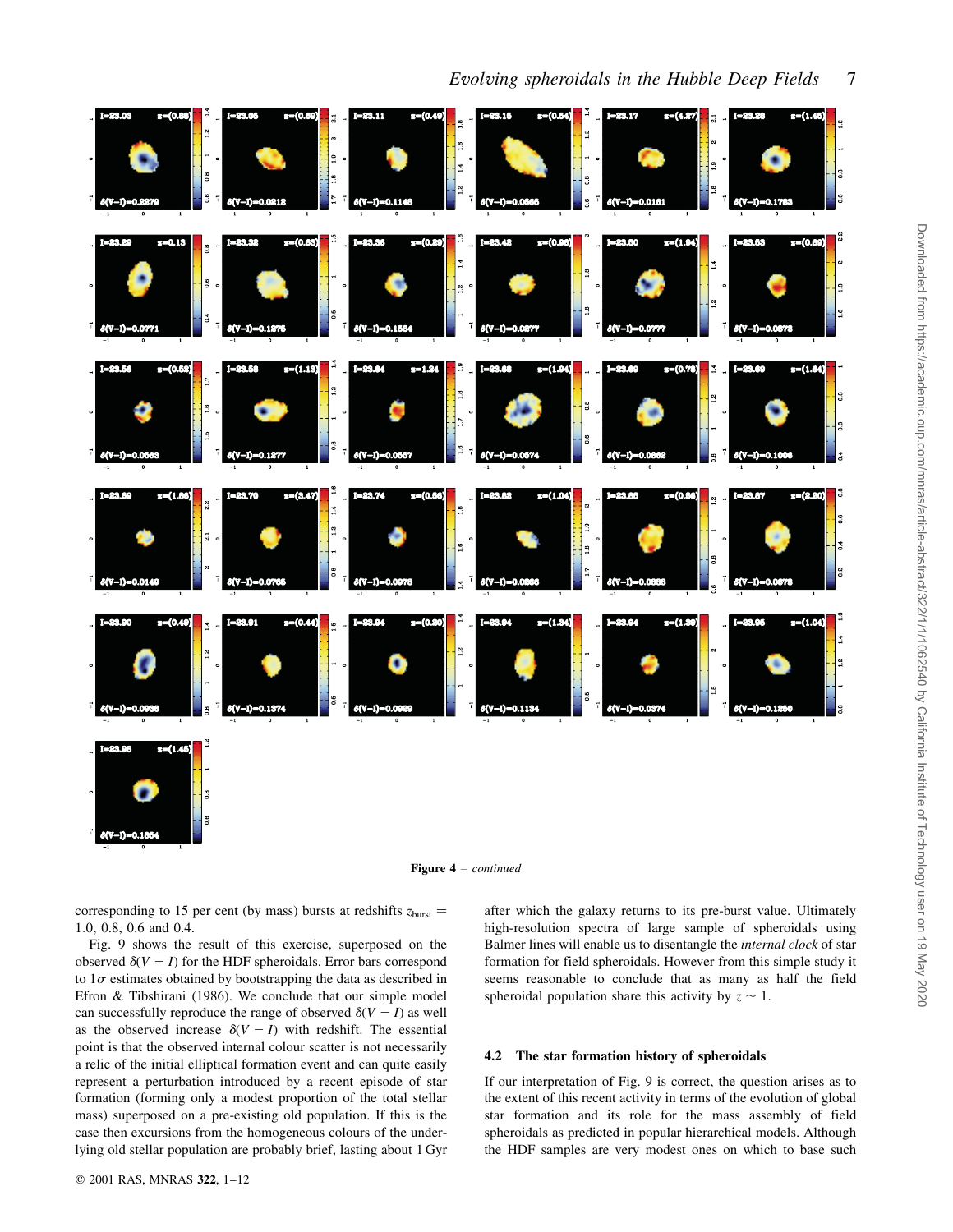

Figure 5. The distribution of  $\delta(V-I)$  with redshift for those HDF spheroidals studied by KBB. The size of the symbols indicates the  $I_{814W}$ integrated magnitude.



Figure 6. The  $V_{606} - I_{814}$  observed colours for a subsample of internally homogeneous  $(\delta(V - I) \le 0.04)$  spheroidals as a function of redshift compared with the predictions of a high-redshift single burst model ( $z_F =$ 5,  $\tau = 1$  Gyr) and solar metallicity for a set of cosmologies. Inverted triangles refer to HDF-South and unfilled symbols refer to galaxies for which only photometric redshifts are available.



Figure 7. Mean  $\delta(V - I)$  values and  $1\sigma$  dispersions calculated for spheroidal galaxies in 5 clusters observed with the HST in similar passbands to those used for the HDF field study.

fundamental studies, we explore these wider issues using the analytical techniques described in Abraham et al. (1999).

In the HDF-North, Abraham et al. were able to reconstruct a simple cosmic star formation history by interpreting resolved multicolour data in the context of evolutionary synthesis models. For each HDF galaxy, an integrated star formation rate was determined and volume-averaged values ( $\rho_{\rm SFR}$  ) for the entire population was derived using a simple  $V/V_{\text{max}}$  methodology. Here we will attempt to estimate the contribution to  $\rho_{\rm SFR}$  arising from our HDF spheroidals and compare its evolutionary decline with time with that observed in other morphological populations. The crucial advantage of an analysis utilizing the resolved colours is



Figure 8.  $\delta(V - I)$  values for the HDF-North and HDF-South spheroidals compared with their clustered counterparts as a function of  $M_{450}$  absolute magnitude for three redshift ranges. Solid points represent cluster galaxies and open ones field spheroidals.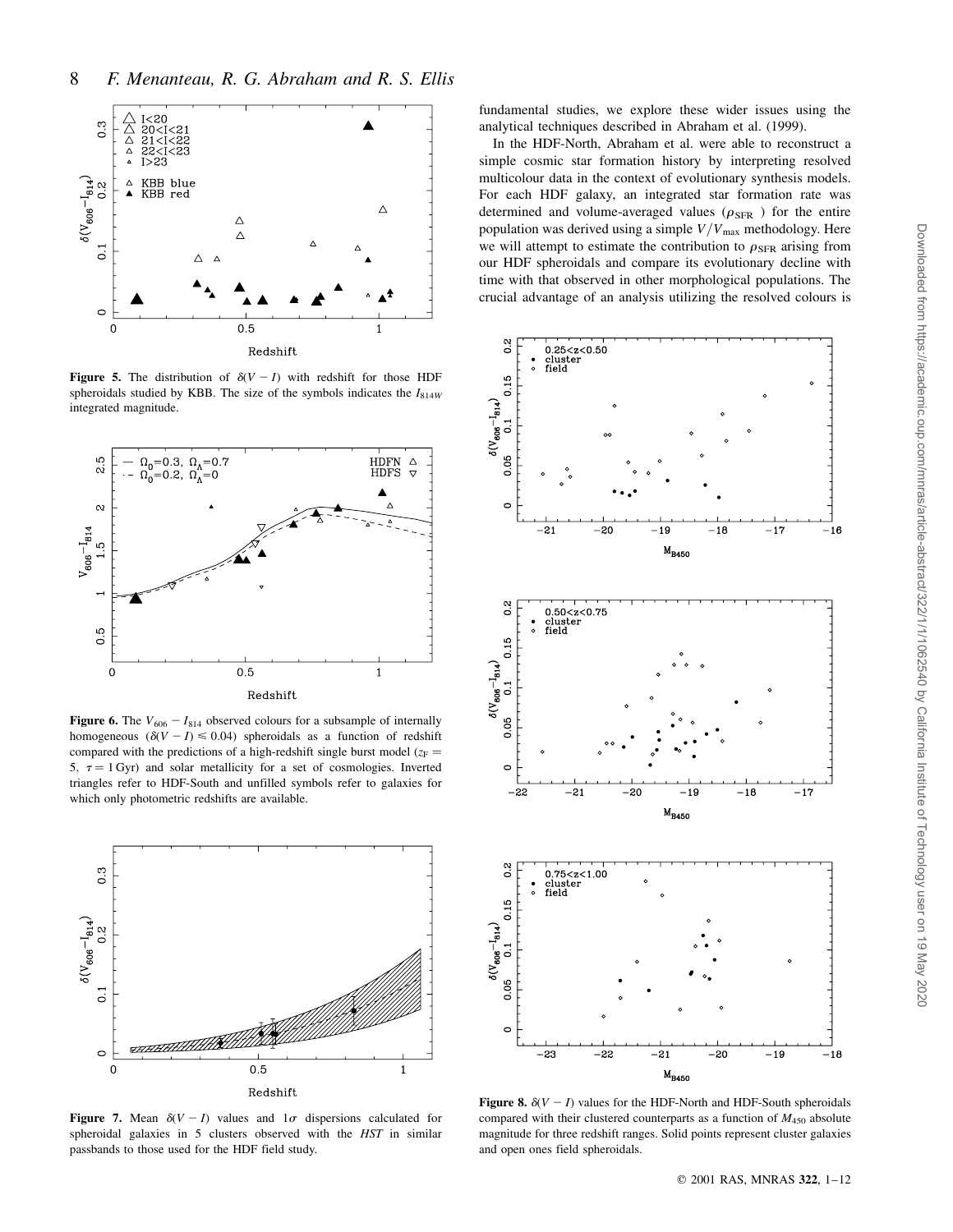

Figure 9. The observed  $\delta(V - I)$  predicted for the blue-nucleated model spheroidal (solid line) compared with observed values in the HDFs. The colour gradient along the evolutionary track maps the observed evolution in  $V_{606} - I_{814}$  according to the right-hand scale bar. Error bars in the field spheroidals show the  $1\sigma$  deviation obtained from 100 bootstrap resamplings of the data pixels within each galaxy and field symbols follow the designations of Fig. 6.

that it enables a determination of the relative ages and starformations of the components within the galaxies.

#### 4.2.1 The method

Using the precepts of Charlot & Bruzual (1991), the total flux from a stellar system,  $F_{\lambda}$  observed at an age  $t_0$  can be described as the convolution of the spectrum of an evolving instantaneous burst,  $f_{\lambda}(t)$ , with an star-formation history given by  $\Psi(t)$ .

$$
F_{\lambda}(t_0) = \int_0^{t_0} \Psi(t_0 - t) f_{\lambda}(t) dt.
$$
 (3)

In our analysis, we use the stellar population synthesis libraries from GISSEL96 (BC96) to estimate  $f_{\lambda}$ , assuming a Scalo IMF with lower and upper limits of 0.1 and  $125 M_{\odot}$  respectively and solar metallicity. For the SFR function  $\Psi(t)$ , we assume that the colours of a given stellar population can be modelled by exponential star formation histories with a characteristic time-scale  $\tau$  of the form,

$$
\Psi(t) = \Psi_0 e^{-t/\tau},\tag{4}
$$

which enables us to describe a wide range of star formations, given that  $\tau \rightarrow \infty$  approximates a constant star formation, while  $\tau \rightarrow 0$  approximates an instantaneous burst.

As the  $U_{300}$ -band flux is weak for our sample, adding this to the analysis would enlarge the uncertainties in the observed colours of spheroidals rather than further constrain our estimates. Therefore, we concentrate on the  $B_{450}$ ,  $V_{606}$ , and  $I_{814}$  bands only. We calculate the  $B_{450} - V_{606}$  versus  $V_{606} - I_{814}$  evolutionary tracks as observed at the galaxy redshift for a set of representatives formation histories ( $\tau = 0.1$ , 0.2, 0.4, 1, 2, 4 and 9 Gyr) using the stellar population libraries from GISSEL96. For each spheroidal, we select all the contiguous pixels within a surface brightness threshold of  $B_{450} = 26$  mag arcsec<sup>-2</sup>, and from the selected pixels construct the corresponding  $B_{450} - V_{606}$  versus  $V_{606} - I_{814}$ colour-colour diagram for each of the galaxies. We define this limit in order to maximize the S/N ratio associated per pixel in both the  $B_{450} - V_{606}$  and  $V_{606} - I_{814}$  colours, selecting in the lowest signal band in order to ensure an uniform signal criteria in the pixel selection. We estimate the optimum model and age for each pixel using a maximum likelihood estimator  $\mathcal L$  defined as

$$
\mathcal{L}(t,\tau) = \prod_{i=1}^{2} \frac{1}{\sqrt{2\pi} \delta C_i} \exp\left[-\frac{(c_i - C_i)^2}{2\delta C_i^2}\right],
$$
\n(5)

where we take the product over both colours  $B_{450} - V_{606}$  and  $V_{606} - I_{814}$ ,  $C_i$  and  $\delta C_i$  represent the data colour and colour error associated with the pixel respectively, and  $c_i$  is the colour of the modelled track at a given age and  $e$ -folding time-scale  $\tau$ . For each pixel we obtain the most likely age, SFR and  $\tau$  value. Repeating over all acceptable pixels, we obtain the integrated value at the observed redshift. This procedure is repeated for all spheroidals in the HDFs. In order to illustrate this methodology, in Fig. 10 we show a typical pixel-by-pixel colour-colour diagram and illustrate how the predicted evolutionary tracks at the redshift of observation can reconstruct the  $V_{606} - I_{814}$  and  $B_{450} - V_{606}$  observed colours and construct a SFR map for each galaxy pixel.

Given that our methodology depends explicitly on the redshift of the galaxy, we need to take into account the uncertainties associated with the photometric estimates when calculating SFR for galaxies with photometric redshifts. Up to  $z \sim 1$ , photometric redshifts have proved to be in reasonable good agreement with spectroscopic redshifts with an rms error of  $\delta z \sim 0.1$  for red populations (Wang, Bahcall & Turner 1998; Hogg et al. 1998; Gwyn 1999). We performed Monte Carlo simulations by refitting each galaxy using the models for the appropriate photometric redshift plus a random component of  $\delta z = 0.1$ . Repeating this exercise for each galaxy with photometric estimates allows us to obtain an uncertainty on the total SFR estimated for those systems for which only photometric redshifts are available.

Clearly the predictions of spectral synthesis models are sensitive to both metallicity and dust content, neither of which is well constrained in our data. The presence of dust would have the effect of underestimating the computed SFR, whereas metallicity changes will produce systematic shifts between the predicted age and colours of each galaxy. Whilst recognizing the limitations involved, our primary goal at this stage is to illustrate the potential of our resolved colour technique to determine redshift-dependent trends rather than to derive precise absolute values. Throughout the SFR analysis we will use solar metallicity in our calculations, as from Fig. 6 we can see that this reproduces fairly well the observed colour of low  $\delta(V - I)$  spheroidals. With resolved infrared data such as may be available from NICMOS, it may ultimately be possible to limit the uncertainties arising from dust.

#### 4.2.2 Evolution in the star formation density of spheroidals

We now estimate the SFR density  $(\rho_{\rm SFR})$  of spheroidals as a function of redshift and choose to compare these estimates with similar ones derived for a parallel sample of morphologically irregular galaxies in both HDFs. In the case of the latter, we used the morphological classification of Abraham et al. and adopted the same  $I_{814}$  limit for both HDFs.

We calculate the SFR density at a given redshift interval  $z_1$  <  $z < z_2$  using the expression,

$$
\rho_{\text{SFR}}(z) = \sum_{i; z_1 < z_2 < z_2} \frac{\text{SFR}_i}{V_{\text{max},i}},\tag{6}
$$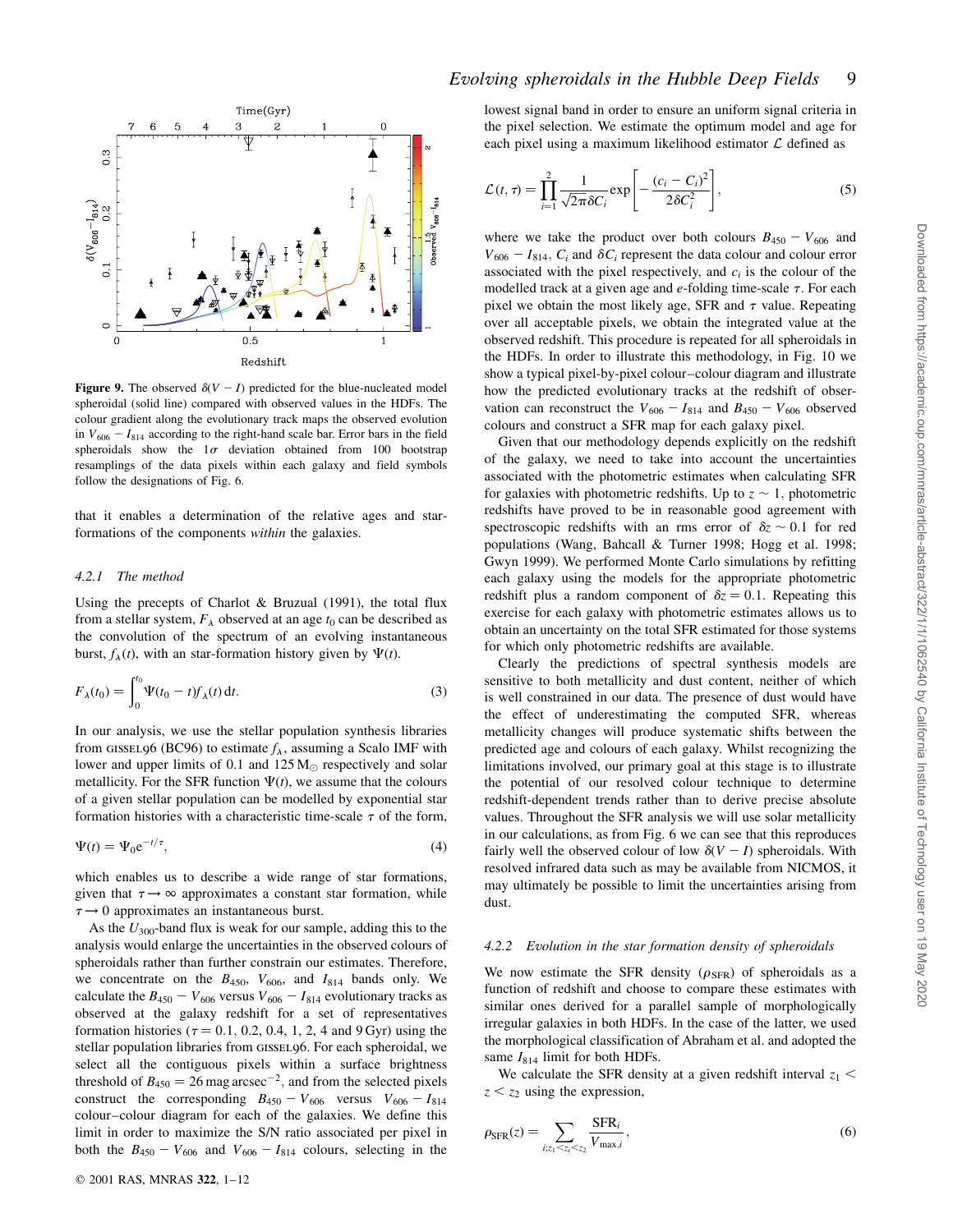Downloaded from https://academic.oup.com/mnras/article-abstract/322/1/1/1062540 by California Institute of Technology user on 19 May 2020

Downloaded from https://academic.oup.com/mnras/article-abstract/322/1/1/1062540 by California Institute of Technology user on 19 May 2020



Figure 10. A demonstration of our maximum likelihood methodology showing the observed and reconstructed  $V_{606} - I_{814}$  and  $B_{450} - V_{606}$  colours. The reconstructed colours and SFR (lower right) maps were based on the best-fitting models to the pixel colour-colour diagram (upper right). The colour assigned to the tracks drawn in the colour-colour diagram indicates age in Gyr according to the right-hand colour bar (blue = young, red = old). As expected, the blue core is a region of current star formation, whereas the outer region shows virtually no activity.

where the sum is over all the galaxies *i* for which  $z_1 < z_i < z_2$  and  $V_{\text{max}}$  is the volume at  $z_{\text{max}}$ , the largest redshift at which the galaxy i remains brighter than our limiting magnitude (Schmidt 1968). Clearly as we move towards higher redshifts our sample becomes increasingly biased towards intrinsically more luminous galaxies and we will consequently neglect a contribution to  $\rho_{\rm SFR}$  from subluminous objects. To correct for this we need to assume: (i) the dependence of the SFR on the luminosity  $L$ , (ii) the *shape* of the spheroidal luminosity function and (iii) the luminosity evolution assumed for the spheroidal population. Whilst none of these is unfortunately known precisely, we can make progress by assuming that SFR  $\propto L$  (i.e. the most luminous galaxies form the most stars) and adopting a suitable Schechter luminosity function (LF). Under these assumptions, the corrected SFR density ( $\tilde{\rho}_{\text{SFR}}$ ) would become

$$
\tilde{\rho}_{\text{SFR}}(z) = C(z)\rho_{\text{SFR}}(z) \tag{7}
$$

with,

$$
C(z) = \frac{\int_0^\infty \text{SFR}(L)\phi(L) \, \text{d}L}{\int_{L_{\text{min}}}^\infty \text{SFR}(L)\phi(L) \, \text{d}L} = \frac{\Gamma(\alpha + 2)}{A} \tag{8}
$$

and,

$$
A = 0.4 \ln(10) \int_{-\infty}^{M^-} 10^{0.4(M^* - M)(\alpha + 2)} e^{-10^{0.4(M^* - M)}} dM,
$$
 (9)

where  $M^*$  may be permitted to evolve with redshift (e.g. according to an evolutionary correction) and  $M^-$  and  $L_{\text{min}}$  are the faintest absolute magnitudes and luminosities respectively within the redshift interval in question.

As an illustration of the technique, we adopted Schechter LFs from Marzke et al. (1998) with  $M_{b_j}^* = -20.87$  and  $\alpha = -1$  for the

HDF spheroidals and  $M_{b_j}^* = -21.28$  and  $\alpha = -1.81$  for the irregulars. For the spheroidals we assumed  $M^*$  evolves according to that appropriate for a passively evolving system with  $(\tau =$ 1 Gyr: In the case of the irregulars, we assumed a constant SFR  $(\tau = 5 \,\text{Gyr}).$ 

Finally, it is necessary to define a number density correction factor,  $\mathcal{K}(z)$ , very similar to the one described in equation (8) to estimate the redshift completeness of our sample, namely

$$
\mathcal{K}(z) = \frac{\Gamma(\alpha + 1)}{B} \tag{10}
$$

and

$$
B = 0.4 \ln(10) \int_{-\infty}^{M^-} 10^{0.4(M^* - M)(\alpha + 1)} e^{-10^{0.4(M^* - M)}} dM,
$$

where  $M^-$  is the faintest absolute magnitude included in the sample at a given redshift determined by our flux limit of  $I_{814}$  = 24 mag and the distance modulus relation.

Although  $K(z)$  and  $C(z)$  clearly depend on the poorly constrained LF shape, for our adopted values we find completenesses (in terms of the contribution of detectable galaxies to the integrated  $\rho_{\rm SFR}$ ) of  $\sim$ 90 per cent and  $\sim$ 80 per cent for 63 HDF spheroidal and 51 HDF morphologically irregular galaxies respectively.

Fig. 11 shows the results of our calculations and the uncertainties introduced by our corrections for incompleteness. As expected these corrections become more important at higher redshifts and for the morphologically irregular population whose LF is presumed to be steep at all times  $(\alpha < -1)$ . However in most of the cases the corrections are comparable to the size of the statistical uncertainties. Random errors bars were calculated by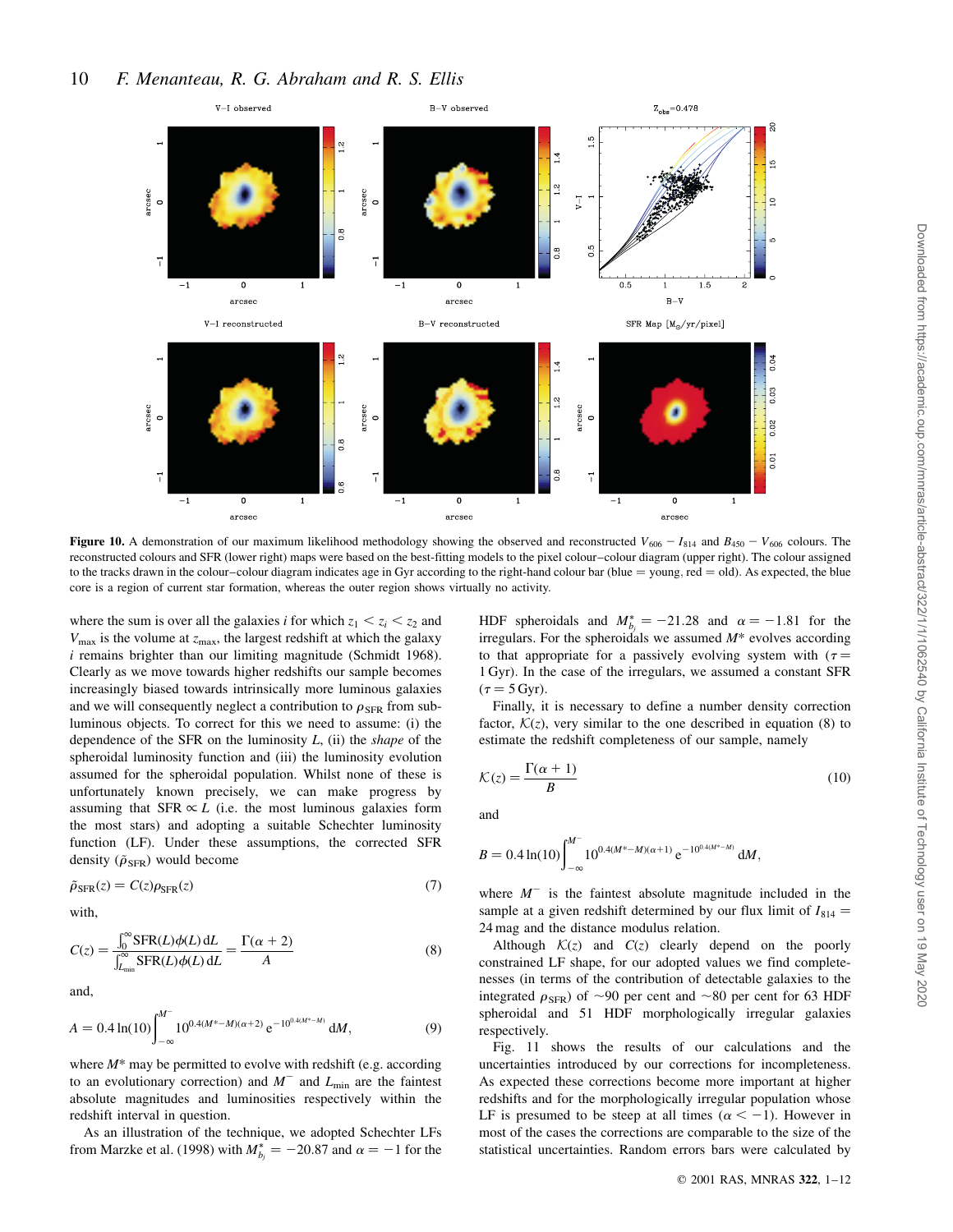adding in quadrature the systematic errors in the SFR calculation for individual galaxies, including the Monte Carlo estimates for the photometric redshift and Poisson errors estimated by bootstrapping 100 times the sample when computing the SFR density. In Table 2 we list the computed values for  $\rho_{\rm SFR}$  as well as their uncertainties.

Fig. 11 enables us to provide the first rough constraints on the contribution of the increased colour variation in the HDF spheroidals to the evolution of the  $\delta(V - I)$ . A rise with redshift is discernible but the uncertainties are considerable. Interestingly, the evolution in  $\rho_{\rm SFR}$  mirrors, but at a lower level, that established more convincingly for field irregulars from the CFRS/LDSS sample of Brinchmann et al. (1998) (but estimated here for the HDF from a completely independent resolved colour method). Brinchmann et al. computed  $\rho_{SFR}$  between  $0.3 < z < 0.9$  using the equivalent width of [O iii]. Although their  $\rho_{\rm SFR}$  values are systematically lower for both the spheroidal and peculiar/irregular population, similar evolutionary trends were observed in the overlapping redshift range  $0.4 < z < 1.0$ . If it could be established that the decline in the spheroidal  $\rho_{\rm SFR}$  was driven by that associated with the demise of the more active irregular population, this would provide further support that the blue cores observed in the HDF spheroidals arise from recent mergers of the irregular population (Brinchmann 1999; Le Fèvre et al. 2000; Brinchmann & Ellis 2000).



Figure 11. The comoving SFR density computed using the 63 spheroidal (filled circles) and 51 morphologically irregular (filled stars) galaxies in both HDFs. Corrections for incompleteness were made assuming SFR  $\propto$ L; local luminosity functions and evolutionary corrections described in the text. Hollow symbols represent uncorrected values. Error bars take into account systematic uncertainties implied in the calculation of the SFR in individual galaxies and bootstrap errors which account for the small sample size.

## 5 CONCLUSIONS

We have exploited the HST's unique capabilities to resolve distant galaxies by examining the internal colour distribution of a sample of 79 field spheroidals in both Hubble Deep Fields. From a modelindependent analysis of our data, we find the following.

(i) A significant fraction  $(>=30$  per cent) of field spheroidals show marked variations in their internal colours. In most of the cases where colour variations are seen, this manifests itself in terms of centrally located blue cores.

(ii) Using a statistic,  $\delta(V - I)$ , to characterize the internal homogeneity of a galaxy we have extended our analysis to permit a comparison of the internal variations found in the HDF sample with that for a sample of spheroidal galaxies in five rich clusters spanning a similar redshift range. Marked differences are found in the sense that galaxies of the same luminosity and redshift are consistently more uniform in rich clusters than in the field. Assuming the blue colours located in the HDF field ellipticals arise from recent star formation, our comparison provides strong evidence for more extended star formation histories in field ellipticals (as expected in hierarchical models).

(iii) We compare our observational diagnostics with those used by other workers and find general agreement. The most straightforward interpretation of our data is that a fraction of field spheroidals at intermediate redshift has undergone recent star formation, perhaps as a result of recent merging or an inflow of material.

Using spectral synthesis models and a maximum likelihood analysis developed by Abraham et al. (1999) we attempt to reproduced the observed colour variations for the field spheroidals and to compute their current SFR. From this model-dependent analysis we find the following.

(i) Assuming that the observed blue nuclei observed in some field spheroidals arises from a recent burst of star-formation superposed on a pre-existing old stellar population, we can readily reproduce the observed distribution of  $\delta(V - I)$  values. The star formation episodes implied are short, lasting less that 1 Gyr, and typically involve 15 per cent of the galactic mass.

(ii) If the HDF fields are representative, the fraction of field ellipticals undergoing activity of this kind could be as high as  $\sim$  50 per cent at  $z \sim 1$ .

(iii) The contribution to the global SFR density from field spheroidals, whilst uncertain to determine accurately because of the necessary corrections for incompleteness and possible luminosity evolution, appears to rises modestly as a function of redshift in a manner which may connect with the demise in activity associated with morphologically irregular systems.

With a larger sample, augmented with diagnostic spectroscopy

Table 2. SFR density estimates.

| Redshift | Spheroidalsuncorrected     | $Spheroidalscorrectedu$    | Irr/Pec <sub>uncorrected</sub> | $Irr/Pec^{\nu}_{\text{corrected}}$ |
|----------|----------------------------|----------------------------|--------------------------------|------------------------------------|
| 0.15     | $-3.642_{-4.329}^{-2.956}$ | $-3.641_{-4.328}^{-2.954}$ | $-2.948_{-4.895}^{+1.001}$     | $-2.766_{-3.636}^{-1.896}$         |
| 0.45     | $-2.615_{-2.881}^{-2.348}$ | $-2.609^{-2.342}_{-2.875}$ | $-2.020^{-1.685}_{-2.354}$     | $-1.752_{-2.087}^{-1.417}$         |
| 0.75     | $-2.581_{-2.966}^{-2.195}$ | $-2.563_{-2.949}^{-2.177}$ | $-1.688_{-2.201}^{+1.176}$     | $-1.285_{-1.797}^{-0.772}$         |
| 1.05     | $-2.106_{-2.692}^{+1.520}$ | $-2.070^{-1.484}_{-2.656}$ | $-1.442_{-1.873}^{+1.010}$     | $-0.883_{-1.314}^{-0.452}$         |

<sup>a</sup> Single burst  $(\tau = 1 \text{ Gyr})$ ,  $z_F = 5$ , Marzke et al. E/S0 LF  $(\alpha = -1, M^* = -20.87)$ .<br><sup>b</sup>Constant SFR  $(\tau = 5 \text{ Gyr})$ , Marzke et al. Irr/Pec LF  $(\alpha = -1.81, M^* = -21.28)$ .